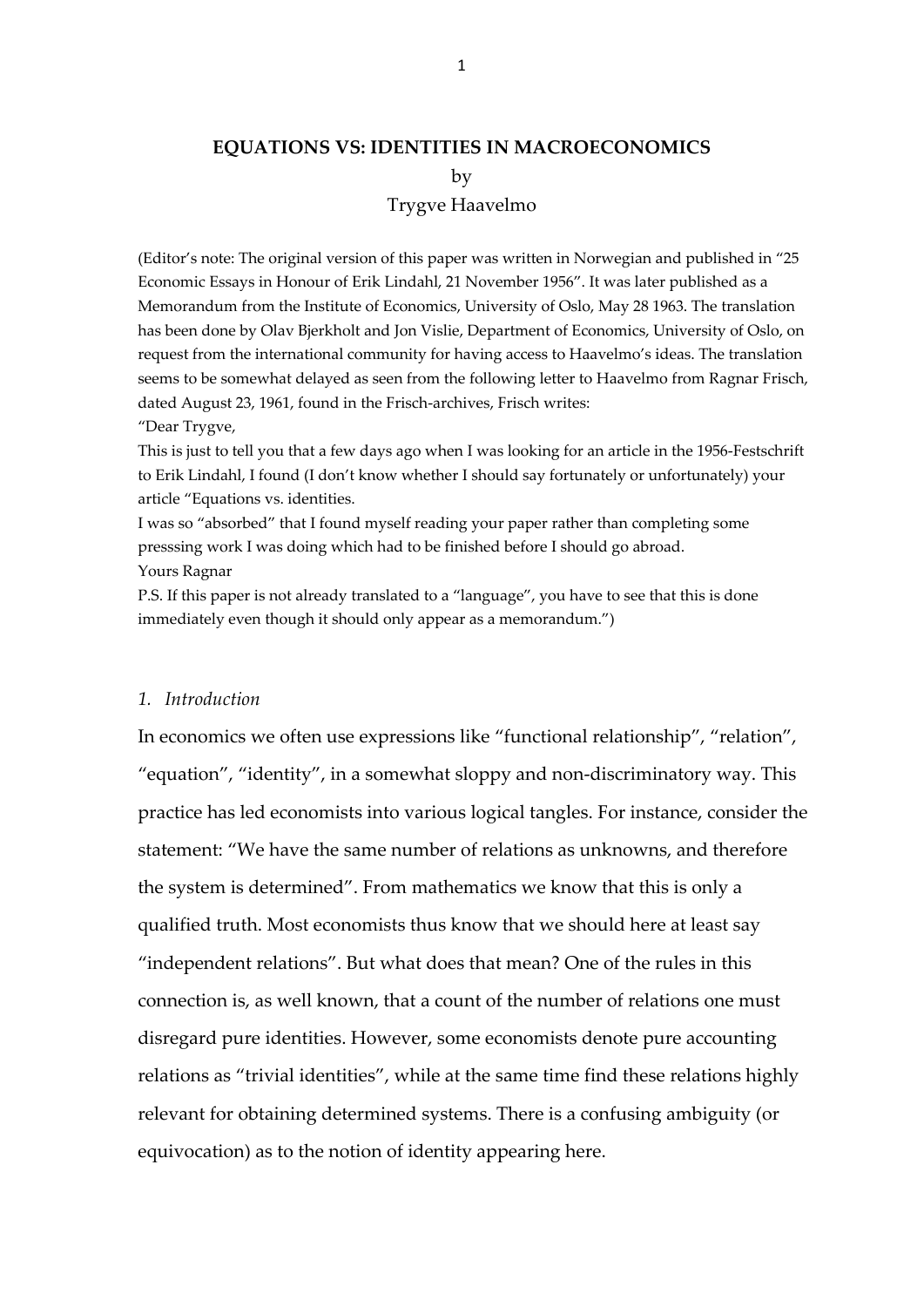In the following we will try to direct attention to the difference between the concepts of "equation" and the concept of "identity". This issue has already been subject to some discussion in economics, either more fundamentally or in relation to specific economic theories.

One fundamental discussion can be found in a paper by Professor J. Marschak in Econometrica 1942.<sup>1</sup> Marschak here seizes on the bad habits often displayed by economists by first putting up valid equations from a definitional point of view, and then discuss whether these relations can be "out of equilibrium". Marschak discusses some instances of such contradictions in terms found in the economic literature and then sorts out the issues in an instructive way. However, his account becomes less valuable than what it could have been, as he makes no attempt at defining precisely what is really meant by an "identity" as opposed to an "equation".

In a number of related papers in Quarterly Journal of Economics in 19392 several American economists attempted to end the prolonged debate over whether "saving is always equal to investment". The question was formulated as follows: Is  $I = S$  an equation or is it an identity? That this attempt at elucidation of the issue did not lead to the desired result, one can convince oneself about by reading the cited articles, and partly by observing that the debate has continued with undiminished strength.

Some examples from recent economic literature show that the topic under consideration has not been exhausted.

<sup>&</sup>lt;sup>1</sup> J.Marschak: "Identity and Stability in Economics: A Survey", Econometrica Vol. 10, No.1, 1942. <sup>2</sup> A.P. Lerner: "Saving and Investment: Definitions, Assumptions, Objectives", Quarterly Journal of Economics, August 1939, pp. 611‐619. O.Lange: "Saving in Process Analysis"; ibid. pp. 620‐622. Myra Curtis: "Saving and Savings"; ibid.pp. 623‐626. F.A.Lutz: "Final Comment"; ibid. 627‐631.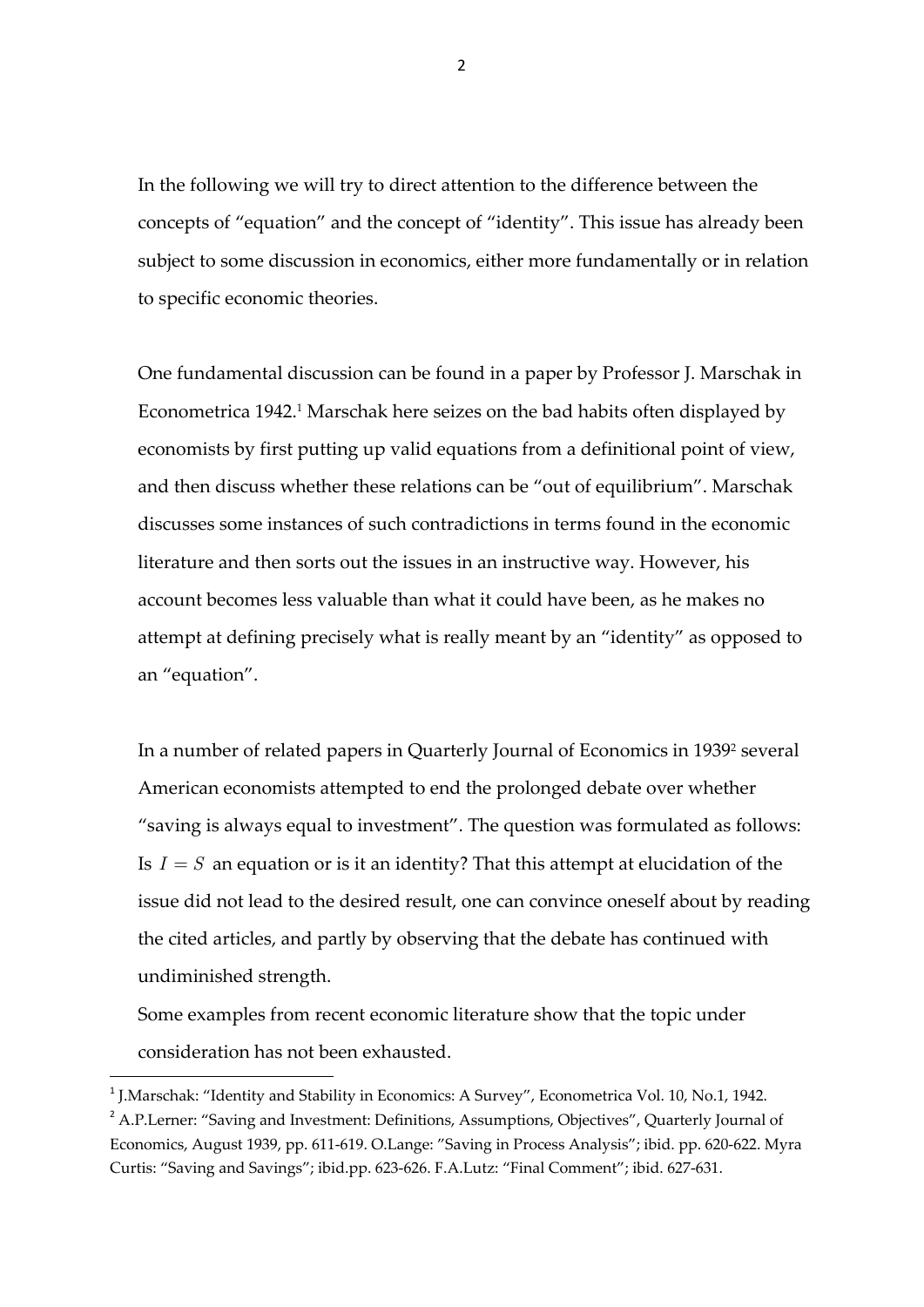In Professor Schumpeter's last grand work<sup>3</sup> we find the following passage (p. 970): "Plain common sense can indeed indicate certain conditions that must be fulfilled if such a unique set of values – a 'solution' – is to exist. Thus, the equations must be genuine equations and not mere identities (such as *x* is *x*)." (This passage was supplemented by the following footnote: "But identities that express the fact that *x* and *y*, which occur in the rest of the system, are really identical ( $x \equiv y$ ) permit suppression of either *x* or *y* and thus may contribute toward determinateness just as much as does an equation.")

Another example of reasoning related to the issue under consideration can be found on page 1096 in Schumpeter's volume: "In itself there is nothing new about what has come to be called the Fisher or Newcomb-Fisher equation. It simply links the price level  $(P)$  with  $(1)$  the quantity of money in circulation  $(M)$ ;  $(2)$  its 'efficiency' or velocity  $(V)$ ; and (3) the (physical) volume of trade  $(T)$ . Let us express this by writing  $P = f(M, V, T)$ . To this functional relation the Fisher

equation imparts the particular form:  $P = f(M, V, T) = \frac{MV}{T}$  or  $MV = PT$ . Again, this equation is not an identity but an equilibrium condition. For Fisher did not say that *MV* is the same thing as *PT* or that *MV* is equal to *PT* by definition: given values of  $M, V, T$  tend to <u>bring about</u> a determined value of  $P$ , but they do not simply spell a certain *P* …."

Another quote from Schumpeter's book might illustrate the point. In a section about Keynesian macroeconomics we read (p. 1180): "By means of those three basic functions or schedules a system of three equilibrium conditions (equations) and one identity can be written that will, with the quantity of money as an externally imposed datum, and under proper assumptions, uniquely determine interest, investment, and either savings or consumption and can be extended to include also other variables such as Keynes's wage rates."

<sup>&</sup>lt;sup>3</sup> J.A.Schumpeter: History of Economic Analysis. New York. Oxford University Press 1954.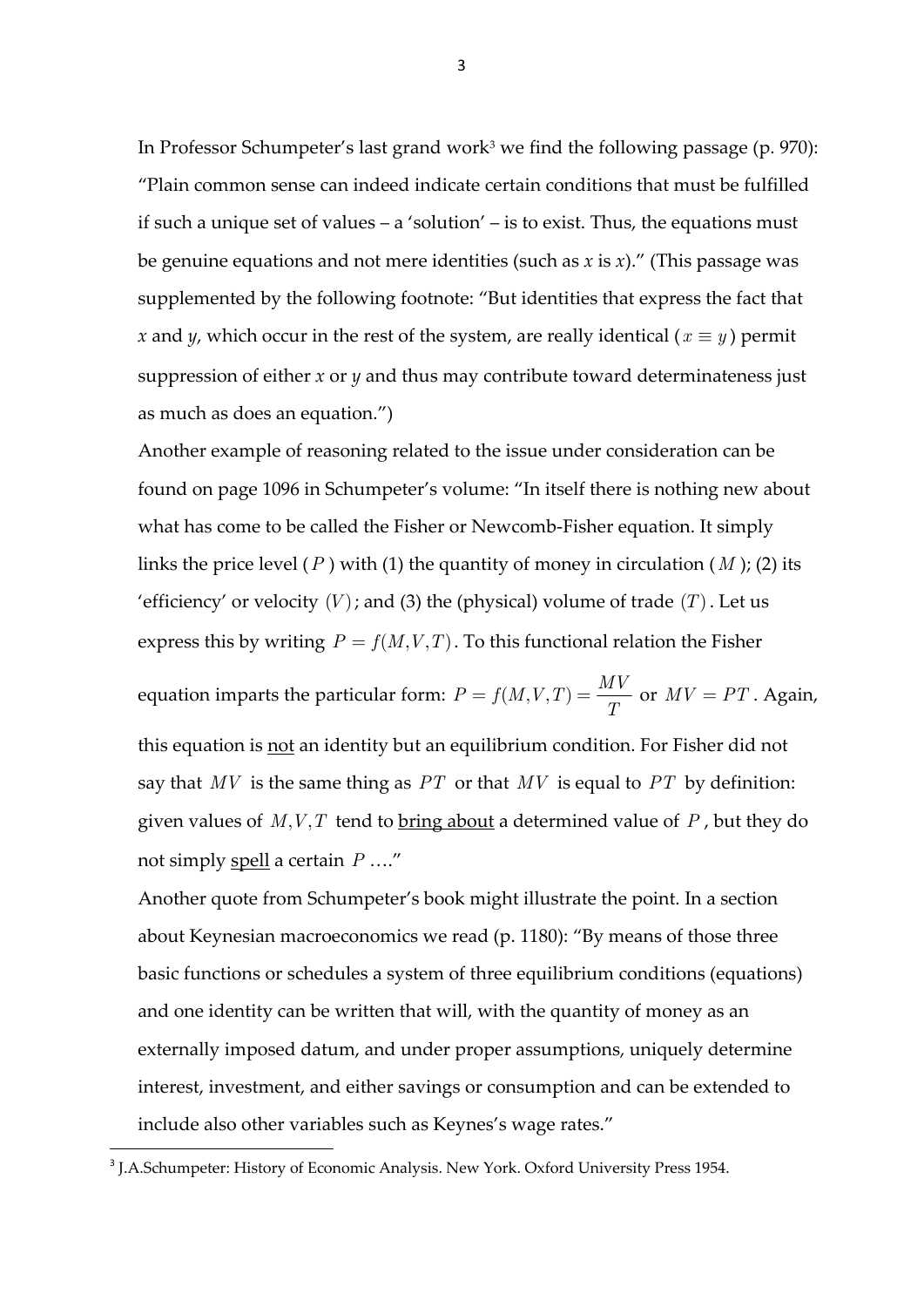In Professor Alvin Hansen's book A Guide to Keynes,<sup>4</sup> we find the following contribution to the fundamental discussion (p. 105): "Section IV makes it evident that Keynes saw quite clearly the difference between (1) saving and investment being 'equal' (identity equations) and (2) saving and investment being in 'equilibrium' (behavior equations)"…. "Identity equations, being purely tautological, explain nothing. To say that on Nov 1, 1950, the amount of wheat purchased in the Chicago market was equal to the amount of wheat sold does not help to explain wheat prices. Similarly, as noted above identity equations such as  $MV = PT$  and  $I = S$  explain nothing."

Other examples can surely be found to illustrate the various divergent ideas that prevail as to what are equations and what are identities in economic theory. There might also be people saying that the discussion usually is about real economic differences, and not about logical formalism (e.g. the difference between Keynes' saving = investment on the one hand and the more "classical" idea about this relation). However, I am inclined to believe that a substantial part of the discussion could have been avoided or that we can avoid it in the future by using a little more time to agree on the exact meaning of the concept of "equation" and "identity".

## 1. *On Equations and Identities as Mathematical Concepts*

Let  $x_1, x_2, \ldots, x_n$  be *n* real variables in the usual sense that  $x_1, x_2, \ldots, x_n$  denotes a set of *n* real numbers to be chosen from a more or less delimited set. It is often expedient to think of a set of values for the variables as a "point" in a *n*-dimensional right-angled coordinate system. When "equations" between such variables are spoken of in mathematics, the meaning is often a rather narrow

<sup>4</sup> New York, Toronto, London, McGraw‐Hill Book Company, Inc., 1953.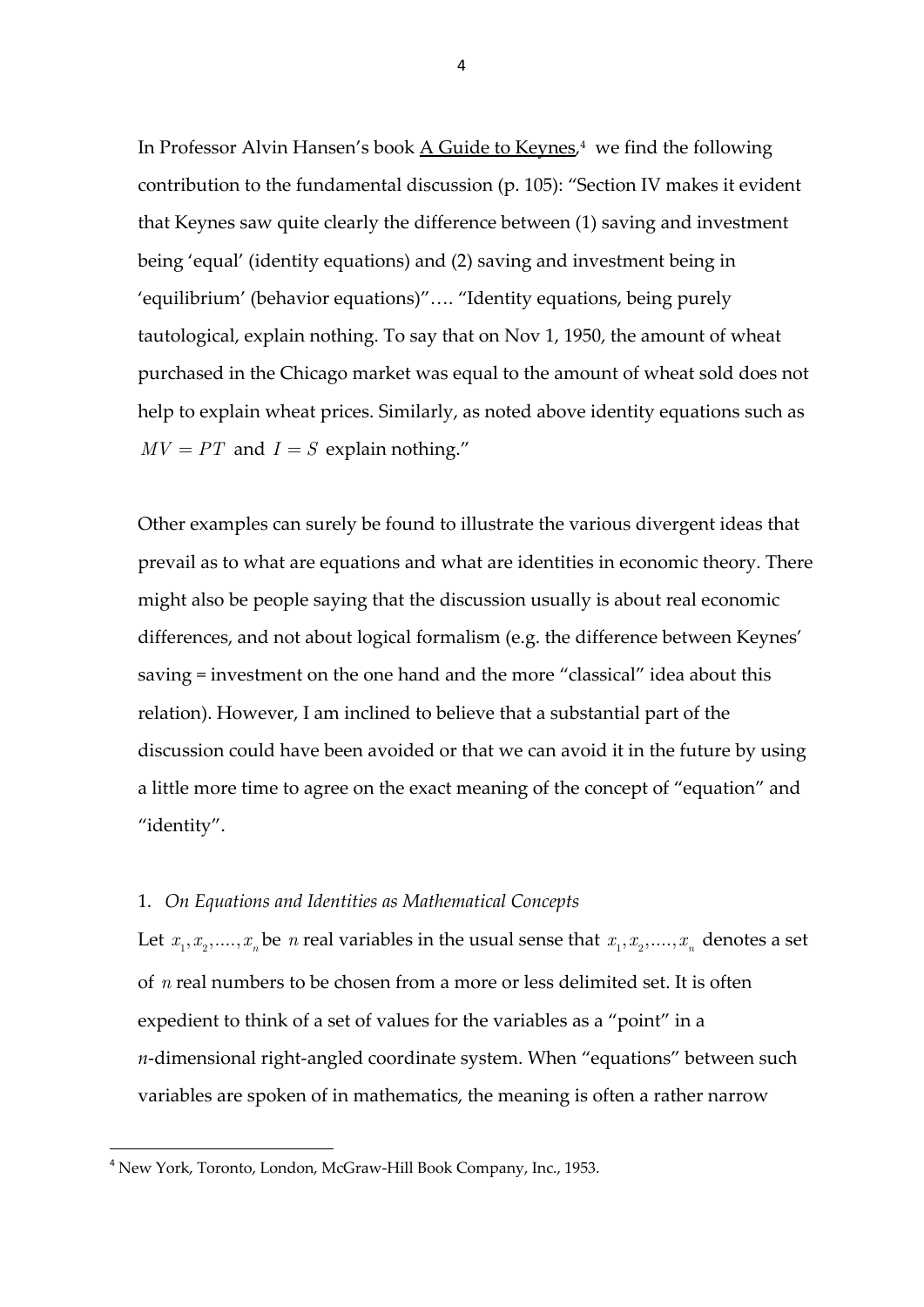definition of the notion of equation, namely a polynomial in the *n* variables set to zero, e.g. for two variables,  $ax_1^2 + bx_1x_2 + cx_2^2 + dx_1 + ex_2 + f = 0$ . But the notion of an equation has over time been enhanced to comprise more general expressions in variables put equal to zero. With regard to the further discussion below we find it necessary to be a bit pedantic in setting out exactly what such an "equation" in fact means.

Let it be given "in advance" that the variables  $x_1, x_2, \ldots, x_n$  are allowed to move freely over certain values, or if we want more generally, over a certain subset of the *n*-dimensional coordinate system. Let this subset determined in advance be denoted *D<sub>n</sub>*. This subset may for instance comprise all possible values for the variables from minus infinity to plus infinity. However, it might also be the case that we know from the outset that we are not interested in negative values, or that it is not conceivable to consider values of the variables above some magnitude, and so on. It might be the case that such an ex ante restriction is due to our knowledge that we in the analysis will say that the variables have no meaning or validity unless we keep within a certain range for the *x* 's. The ex ante restriction to  $D_n$  is important. We have to decide what kind of values for the  $x<sup>t</sup> s$  are at all to be considered for each problem at hand.

Let  $f(x_1, x_2, ..., x_n) = 0$  be a well-defined real-valued function of the *x*'s, over the admissible domain  $D_n$ . The meaning of the expression

(2.1) 
$$
f(x_1, x_2,...,x_n) = 0
$$
 when the *x*'s are in *D<sub>n</sub>*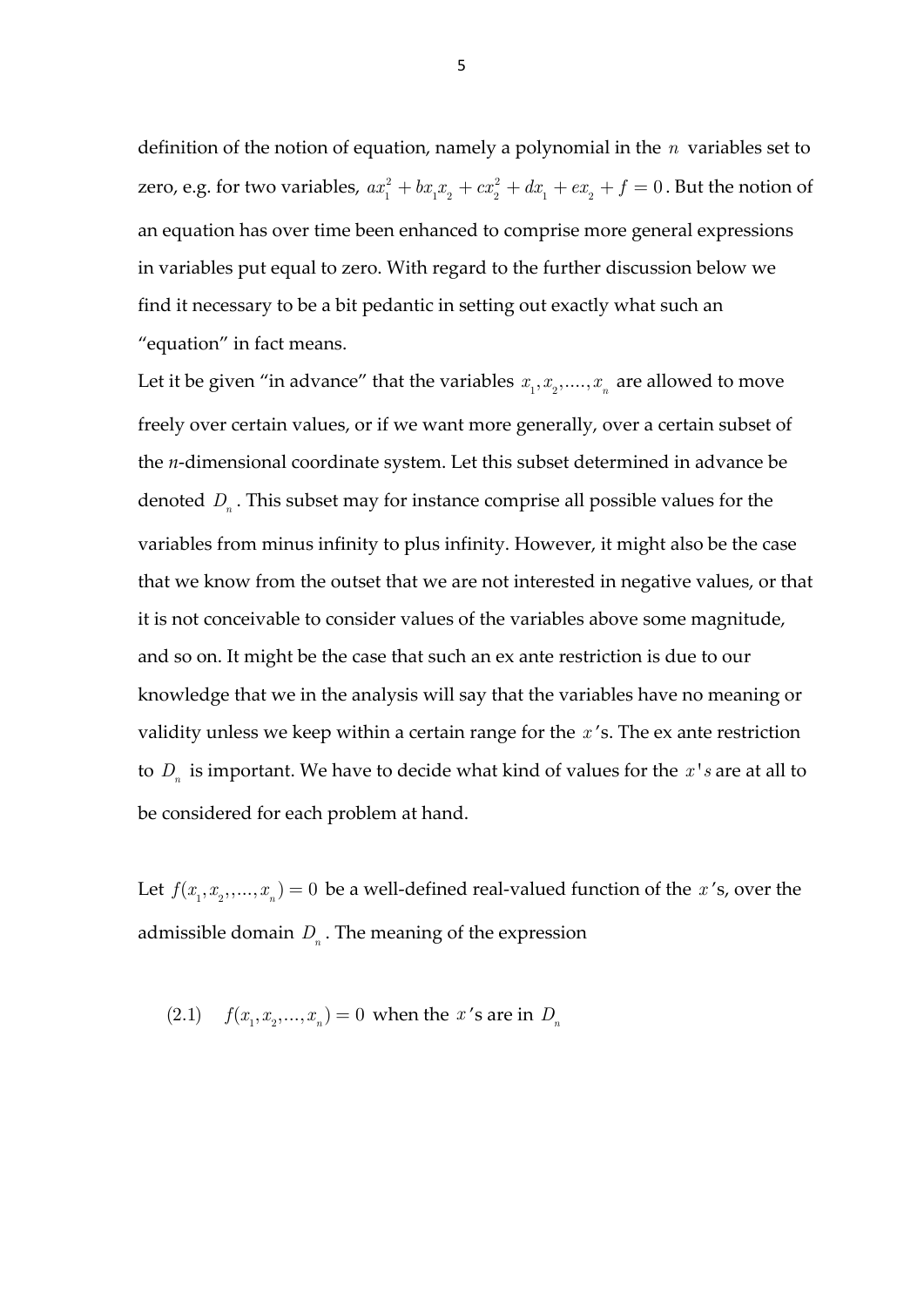can be stated as: Find all sets of values in  $D_n$  such that  $f$  is equal to zero. Let  $D_n(f)$  be the set of all such values. Here we have to distinguish between three cases:

- 1) No such values exist (the set  $D_n(f)$  is empty),
- 2) there exists a unique set of values for the *x* 's which makes *f* equal to 0, or
- 3) there exist a multitude of sets of values for the *x* 's, that make *f* equal to zero.

In geometric terminology this corresponds to  $D_n(f)$  containing respectively 1) zero, 2) one, or 3) several points. We can now offer two definitions:

*Definition 1: (2.1) is called an equation (or to be more precise a conditional equation) between the variables*  $x_1, x_2, ..., x_n$  *when*  $D_n(f)$  *does not contain all the sets of values in*  $D_n$ .

*Definition* 2: (2.1) *is called an <u>identity</u> in the variables*  $x_1, x_2, ..., x_n$  *when*  $D_n(f)$  *contains all sets of values in*  $D_n$ .

The *x* 's above are usually called "the unknowns". We note that when (2.1) is an equation, and thus  $D_n(f)$  "smaller" than  $D_n$ , we get, by requiring that (2.1) is satisfied, "more information about the *x* 's than we knew from the outset". If, on the other hand, (2.1) is an identity, it doesn't tell us anything new about the *x* 's.

Then what interest can it have to study identities in the sense defined above? They seem to be rather worthless. However, there are in fact a number of different reasons for us to care about identities.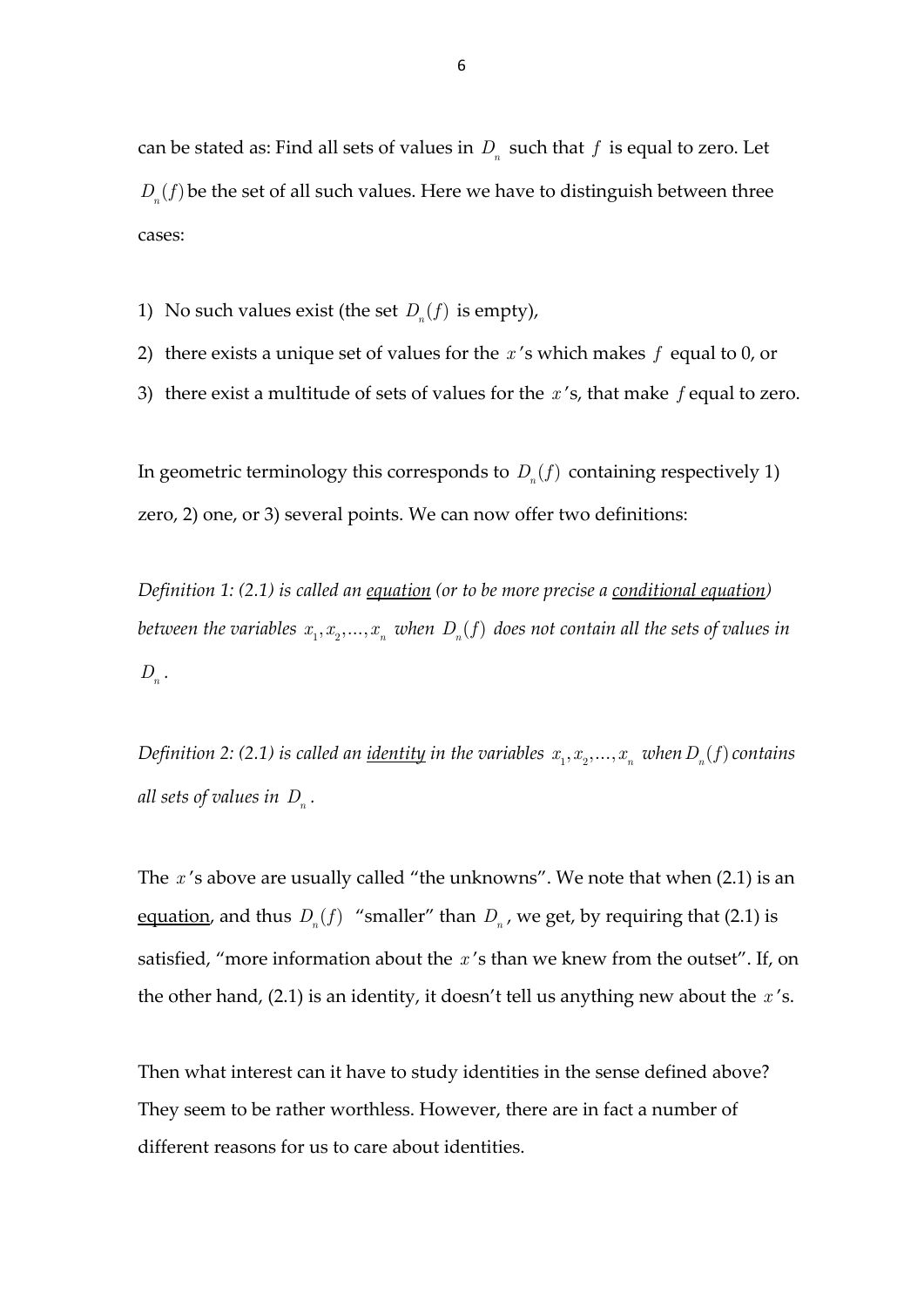The most obvious reason is that we are often unable to see whether what appears to be an equation eventually turns out to be an identity or not. We have to find that out by investigating the functional form *f* . In mathematics there are some useful rules developed for such purpose. For example, if  $f$  is a polynomial and  $x_i$ can take any value between  $a_i$  and  $b_i > a_i$ , for  $i = 1, 2, ..., n$ , our polynomial can be identically equal to zero over the domain of the *x's*, only if all the coefficients of the polynomial are equal to zero. (As we shall see, this result can be applied to discuss eco-circ relations as they are simple polynomials.)

But there are other important reasons why we should worry about the notion of identity. One reason is that the terminology is alternating, even in pure mathematics. Therefore it happens that relations which define a new variable *y* , as a function of the "old" variables  $x_1, x_2, \ldots, x_n$ , say as  $y = g(x_1, x_2, \ldots, x_n)$  over a given domain  $D_n$ , is being called a "definitional identity". However, in my opinion, it seems easier and safer simply to use the denotation definitional equation. In fact if both *y* and the *x* 's are considered as variables or "unknown" in the analysis, a definitional equation will in general not be an identity in the variables  $y, x_1, x_2, \ldots, x_n$ . A definitional equation is doubtlessly in general to be conceived as a condition on *y* when the *x* 's are given.

Another reason why the notion of identity must be treated carefully is that the question whether (2.1) is an identity or not will depend upon the definition of the domain  $D_n$ . If  $D_n(f)$  is smaller than the original set  $D_n$ , we could for instance start over again using  $D_n(f)$  as the admissible set for the *x*'s, and then (2.1) will of course be an identity defined over this narrower set. Therefore, it is not sufficient only to look at "the shape of *f* " to determine whether we have an identity or not.

A third, but not less important reason for being on the alert, is the fact that a relation can in one sense be an identity, while in another sense it is not. We can go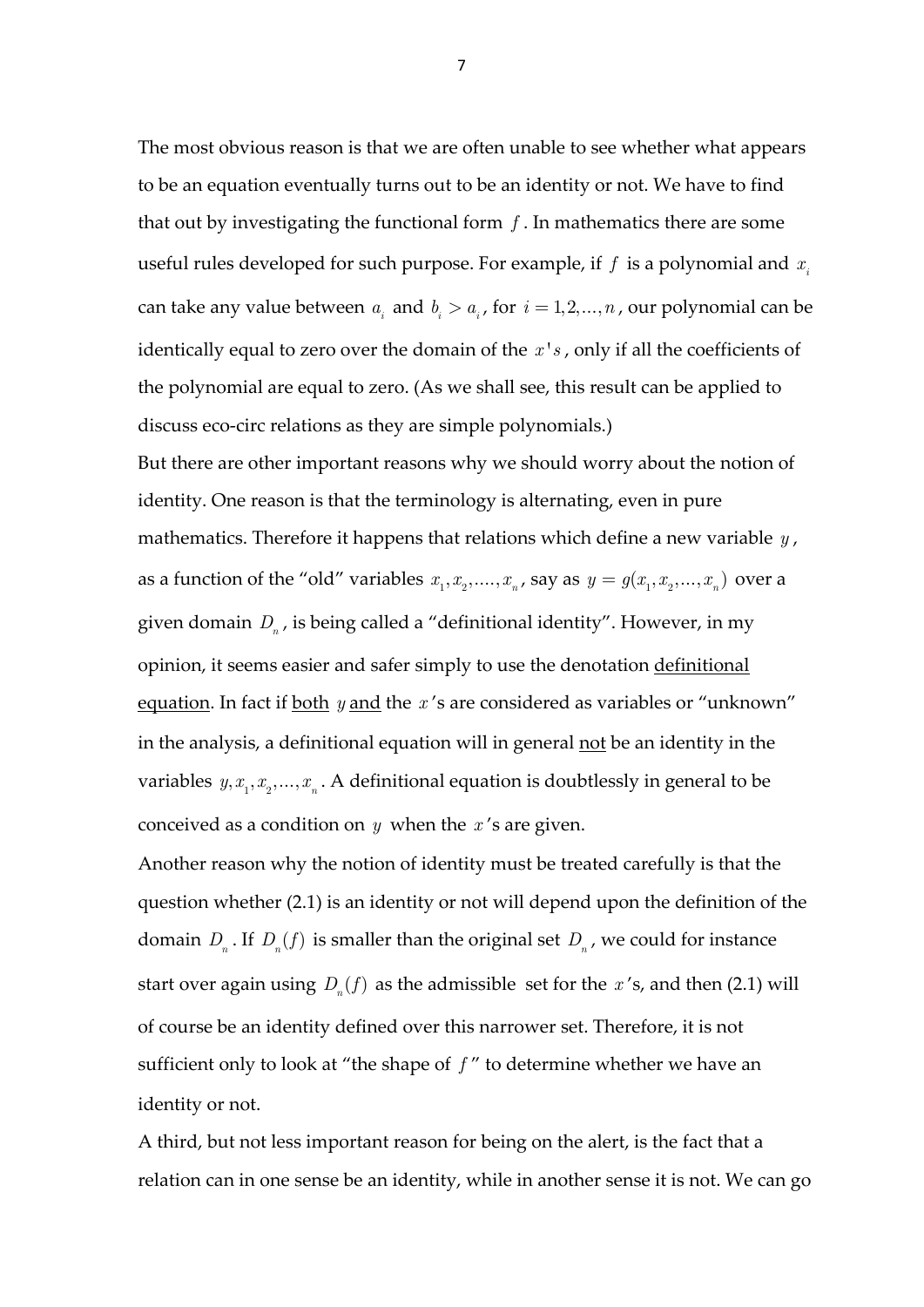wrong by falsely concluding that "an identity does not provide anything new". The crucial question is whether the relation under scrutiny is an identity in those things we want say something about, the "unknowns", or whether it is an identity with regard to variations in other things that are not the unknowns of our problem. A typical example is the following: Let  $f(x_1, x_2, ..., x_n)$  be a function of the variables  $x_1, x_2, ..., x_n$ . Suppose that we assert e.g. that

(2.2) 
$$
f(x_1, x_2,...,x_n) + a \frac{\partial f(x_1, x_2,...,x_n)}{\partial x_n} = 0
$$
,  $(a = constant)$ 

is satisfied for all values  $x_1, x_2, ..., x_n$  over some set; viz. (2.2) is an identity in the  $x$ 's for a given domain  $D_n$ . For an arbitrarily chosen  $f$  and an arbitrarily chosen domain  $D_n$ , such an assertion will in general not be true. Suppose however that it is not the *x* 's that are the unknowns of the problem, but instead the shape of the function *f* .In that case what was stated about (2.2), is a contribution to delimit a class of functions *f* . By requiring (2.2) to be an identity in the *x* 's, it becomes an equation in the functional form *f* (often called a functional equation). Typical examples of such functional equations are difference and differential equations, where time is the only independent  $x$ -variable. Then it is, of course, not time that is the unknown of the problem, but the shape of certain time functions. That such equations hold as "identities in time", is then far from a "trivial identity". From these rather brief mathematical remarks, we might tentatively draw the following conclusion:

It is too imprecise to say that a relation is an "equation" or an "identity" without further comments. What is most important, when it comes to an identity, is to add a thorough specification about what the relation is an identity for; i.e. for what kind of variations the identity is satisfied. Otherwise we will get into real trouble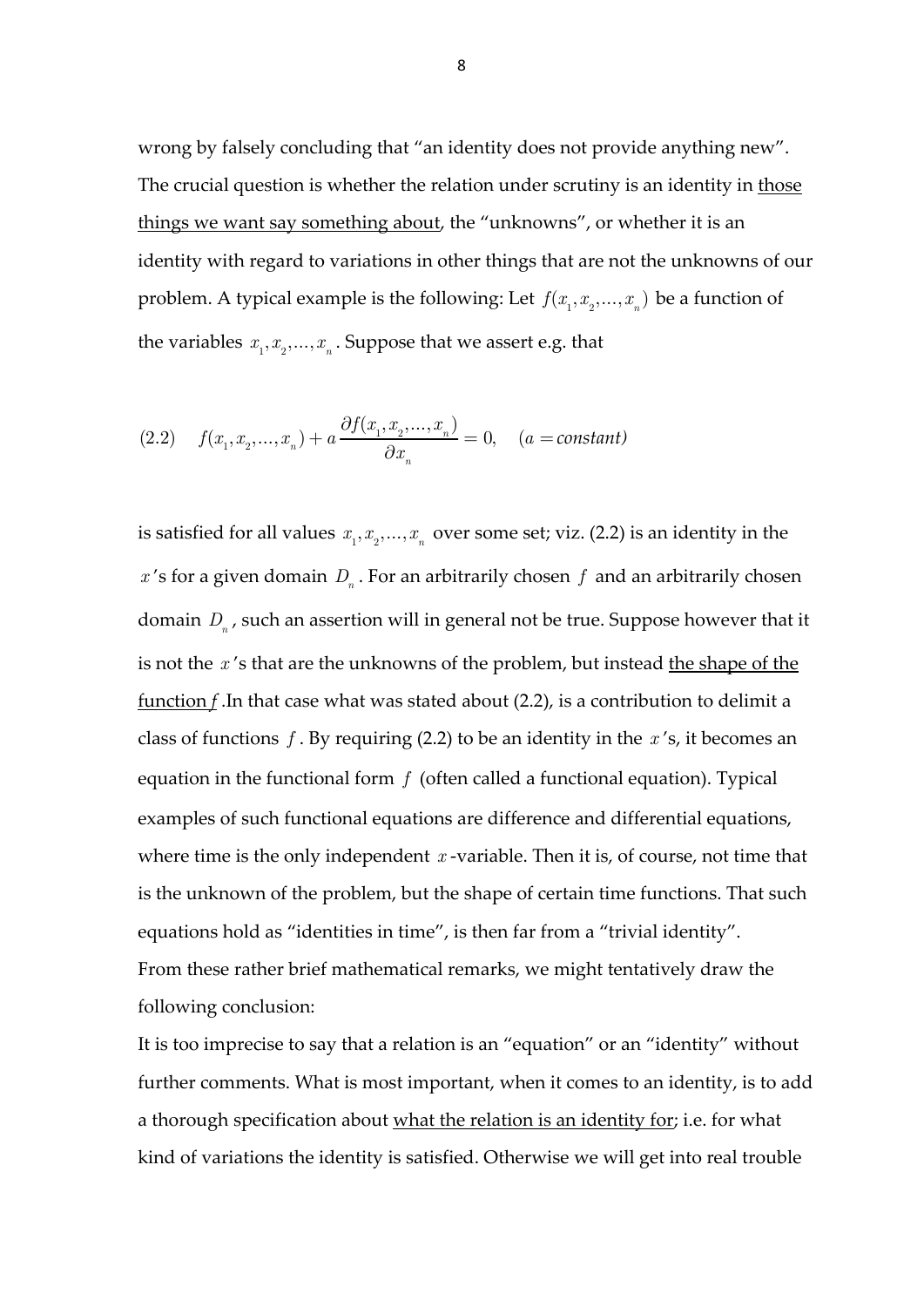when claiming that an identity "does not tell us anything". From this it follows that it is of little help to use the sign  $\equiv$  for an identity instead of the sign = for an equation, as we must in any case have to add a specification of in what sense the relation under scrutiny is an equation or an identity.

We shall now check out the conceptual apparatus we have introduced on a couple of controversial relations in economic theory.

#### *2. What is meant by "Saving equal to Investment"?*

Suppose we study a macroeconomic system with three variables, income = *R*, investment = *I*, and saving = *S*. At the outset we require

$$
(3.1) \qquad \quad I = S
$$

Is this an equation or is it an identity? Let us think of some possible values of the three variables  $R, I, S$ , "before we start formulating a theory about them". Then we can think of all values for the three variables we at all will take into consideration represented by a domain  $D_3$  in a three-dimensional  $R-I-S$  space. As long as *R, I,* and *S*, are regarded as free variables, it is immediately obvious that (3.1) not in general an identity according to our definition above. To write down (3.1) is obviously a first step towards narrowing down the variation possibilities for the three variables  $R, I, S$ .

Now we could argue, of course, that we take (3.1) as self‐evident and hence we could just as well have started with a smaller  $D_3$ -set, say  $D'_3 \subset D_3$ , with the property that (3.1) is satisfied for all values in this restricted set. ( $I = S$  will then correspond to a plane in the  $R-I-S$  space.) It may seem like a quite philosophical question whether we "for other reasons" in advance have been able to narrow down the set  $D'_3$  in such a way that (3.1) becomes an identity on this set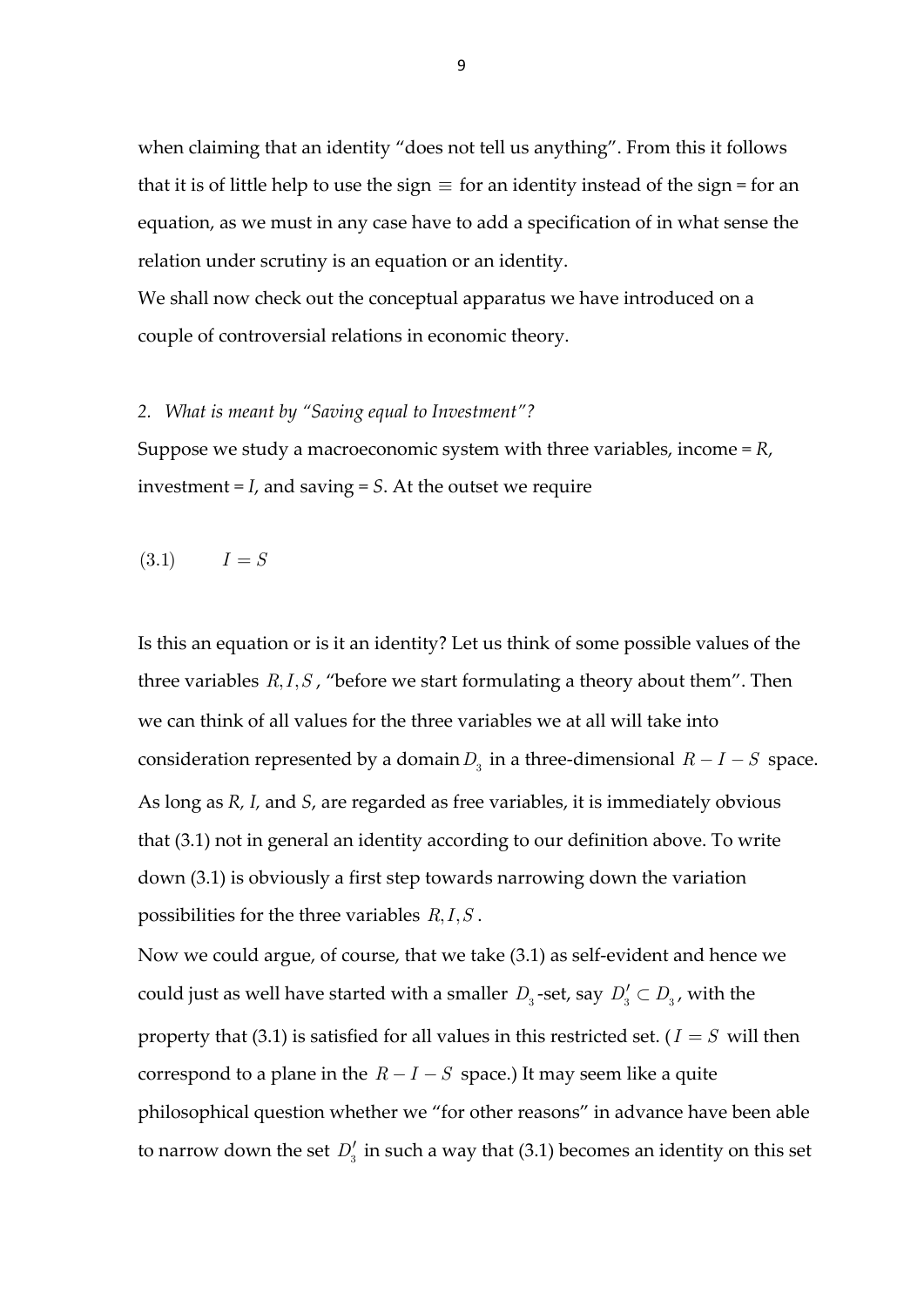or whether we shall say that we have "used" (3.1) to find this narrowing and consequently (3.1) is a conditional equation in the variables as defined originally over a larger domain. The question is however more than just a formality. It is a question about the real economic meaning of the theory that  $(3.1)$  is a part of. We can explain this more distinctly by the following line of reasoning.

Assume that as a theory for further narrowing down of  $D_3'$  we put up

$$
(3.2) \qquad S = f(R)
$$

 $(3.3)$   $I = q(R)$ 

where *f* and *g* are given functions ("propensity to save", and "propensity to invest"). Within the set  $D'_3$  for which (3.1) is satisfied, the variables *R*, *I*, *S* will be restricted to such variations so that also (3.2) and (3.3) hold. Then it might be the case that the domain for these variables will be narrowed down to a single point in the *(R, I, S)*‐space ("unique solution"). On this contracted domain of variation (viz., a single point), it will obviously be the case that all three equations hold "identically". However it seems obvious that in the economic line of reasoning that leads us to such a, possibly, unique solution we have moved around in the *R‐ I*-*S*-space <u>outside</u> the solution point itself. Yes, it is really obvious that, when we reason about the hypothetical experimental meaning of (3.2) and (3.3), we have moved outside the set  $D'_3$  delimited by (3.1). The meaning of (3.2) is that we have a theory about what savings would be for alternative values of *R*. And the same for *I*. (3.2) and (3.3) are two curves, and we obviously do not mean that these curves coincide. The whole point is exactly that the two functions *f* and *g* are not the same function. (This might of course be the case if e.g. the decisions about savings and investment were always made by the same group of people and thus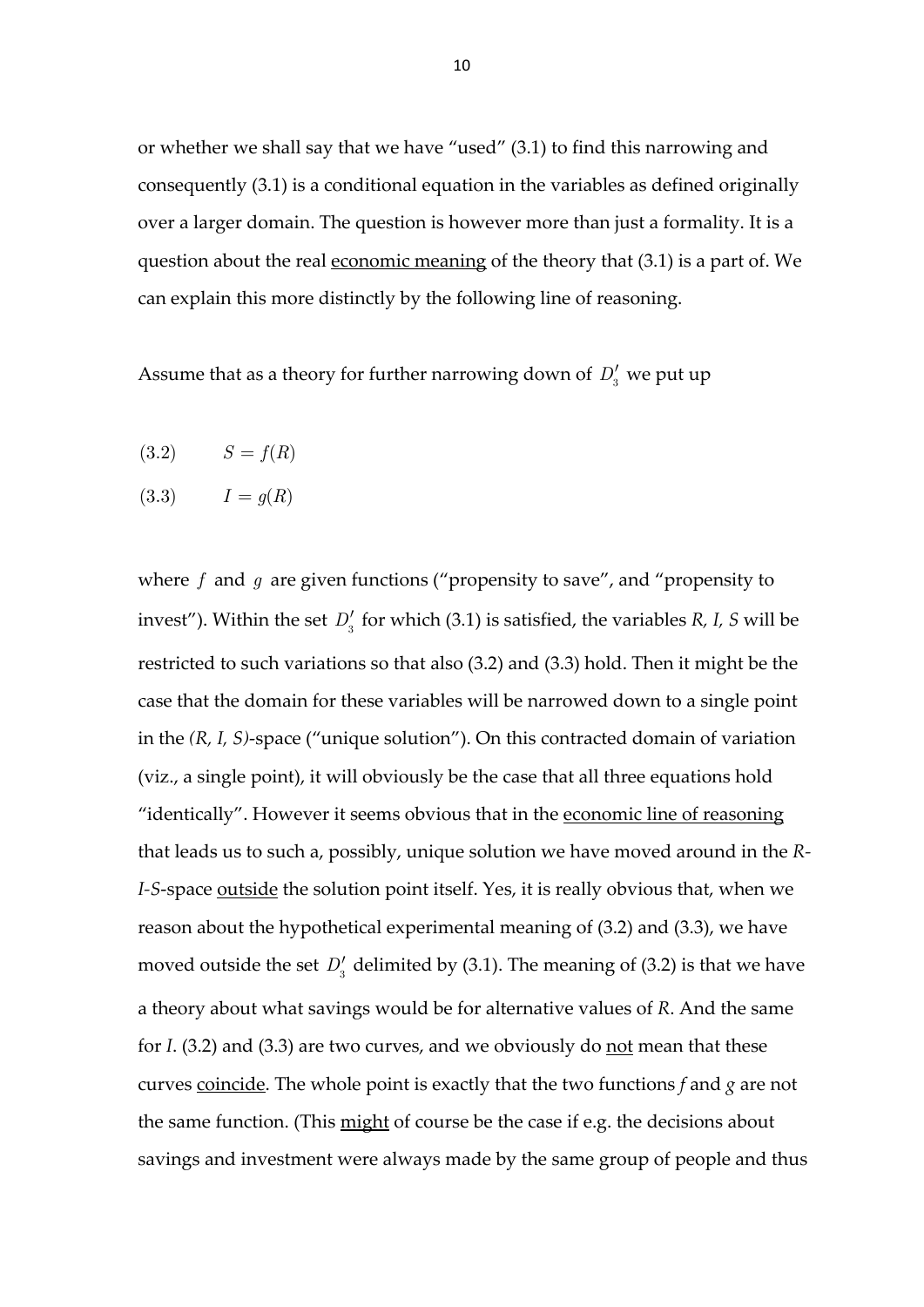were just two different names for the same economic decision). In our line of economic reasoning we move obviously in a set  $D<sub>3</sub>$  where neither (3.1), (3.2) nor (3.3) hold identically.

There is nevertheless a reason why we might perhaps say that (3.1) is "more of an identity" than (3.2) or (3.3), namely that (we may think of) that the theories (3.2) and (3.3) are not "correct", while (3.1) "must hold". There are thinkable alternatives to (3.2) and (3.3). Perhaps it is now this, now that which is a good theory. But regardless of how the theories (3.2) and (3.3) must be for being considered good theory, we may be sure that we will stick to (3.1). Perhaps we might then say that we regard (3.1) as an "identity with regard to variations in the shape of the theories (3.2) and (3.3)". But here we should be aware that if we are dead certain that a specific function *f* in (3.2) was the only realistic possibility, then we could just as well call (3.2) an identity. In this way we could end up with a completely "diluted" notion of identity, without any claim of interest. Another matter is whether we find it expedient to use the terms saving and investment in such a way that we should demand (3.1) to be satisfied. To a certain extent this might be a question purely of expediency, a question of which specification of variables we find most useful in each specific case. Some economists have even stronger spoken against calling (3.1) an identity, than we have done above. They claim that (3.1) is just an "equilibrium condition", i.e. if *I* and *S* are different, then something "will happen" which make them equal. Against this argument others assert that "*I* and *S* can never differ". This disagreement can perhaps be traced back to some confusion of concepts. There are implicitly six variables involved (perhaps more) instead of the three mentioned above; namely our three variables *R, I, S*, and then something like "ex ante" variables; income  $(R^*)$ , investment  $(I^*)$  and savings  $(S^*)$ . Our system of equations above can then be interpreted as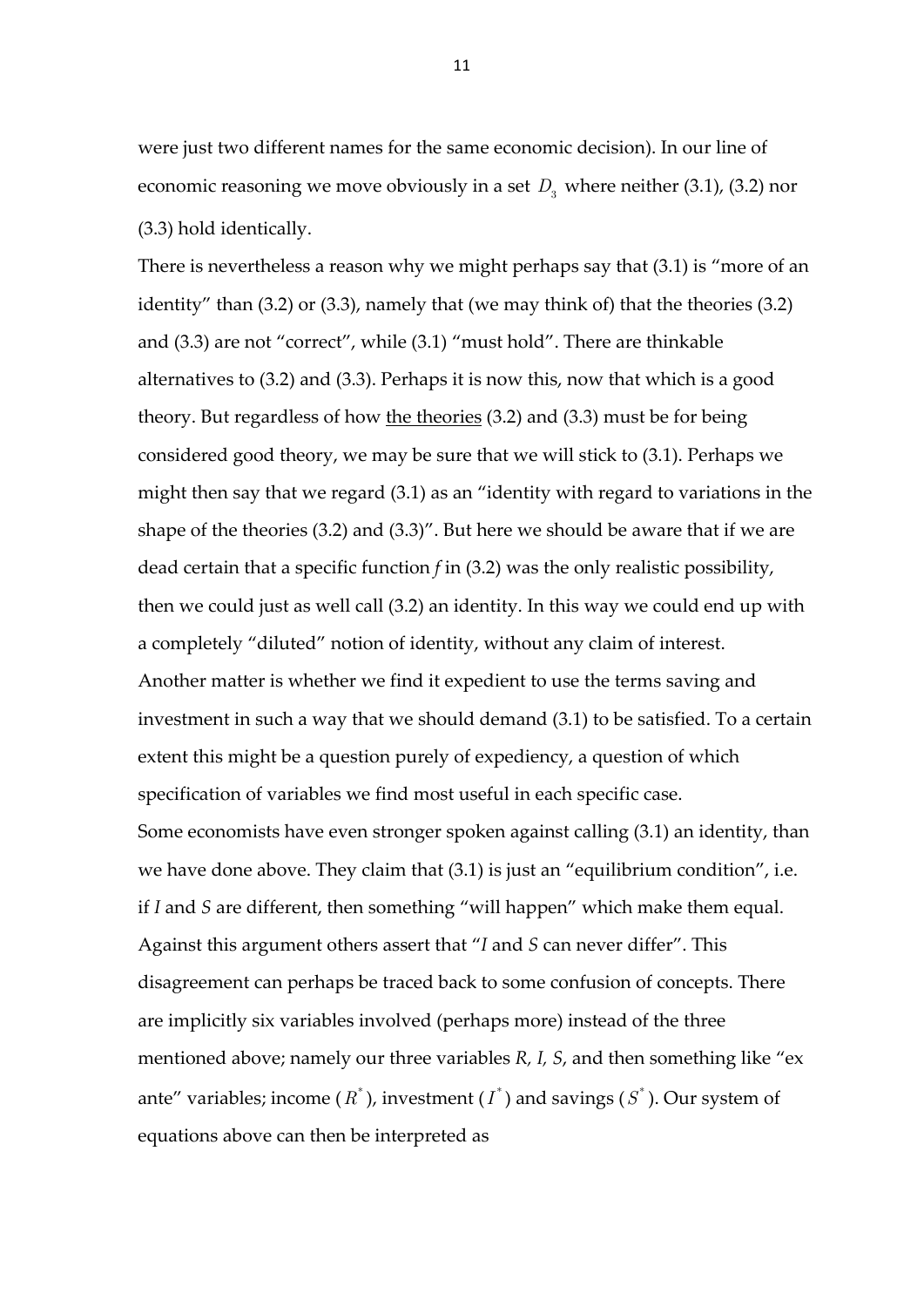- $(3.1a)$   $I = S$
- $(3.2a)$   $S^* = f(R^*)$
- $(3.3a)$   $I^* = g(R^*)$

Here there are so far only three equations between six variables. There is no contradiction letting (3.1) prevail, along with  $I^* \neq S^*$ . We have to supplement our story to go into a discussion of the type just outlined. Thus by adding the following equilibrium conditions

 $(3.4)$   $S^* = I^*$ 

$$
(3.5) \qquad I^* = I
$$

$$
(3.6) \qquad R^* = R
$$

both parties in the debate can be right, as long as each party is careful in specifying whether they use the variables with or without asterisk.

### *3. Some General Remarks about Eco‐circ Relations*

The relation  $I = S$  is an example of an eco-circ relation. Other examples are: *National Income = consumption + real investments + exports – imports, Net Investment = gross Investment – depreciation, disposable Income = revenue – taxes + subsidies;* and so on. We can make the same kind of considerations regarding these equations as we did about  $I = S$  above: If all the magnitudes entering an eco-circ relation are to be considered as variables, as "unknowns" in our analysis, these eco-circ relations will not be considered as identities for a general variation of the variables. This follows directly from the theorem saying that a polynomial, with coefficients different from zero, cannot be identically zero for a general variation of the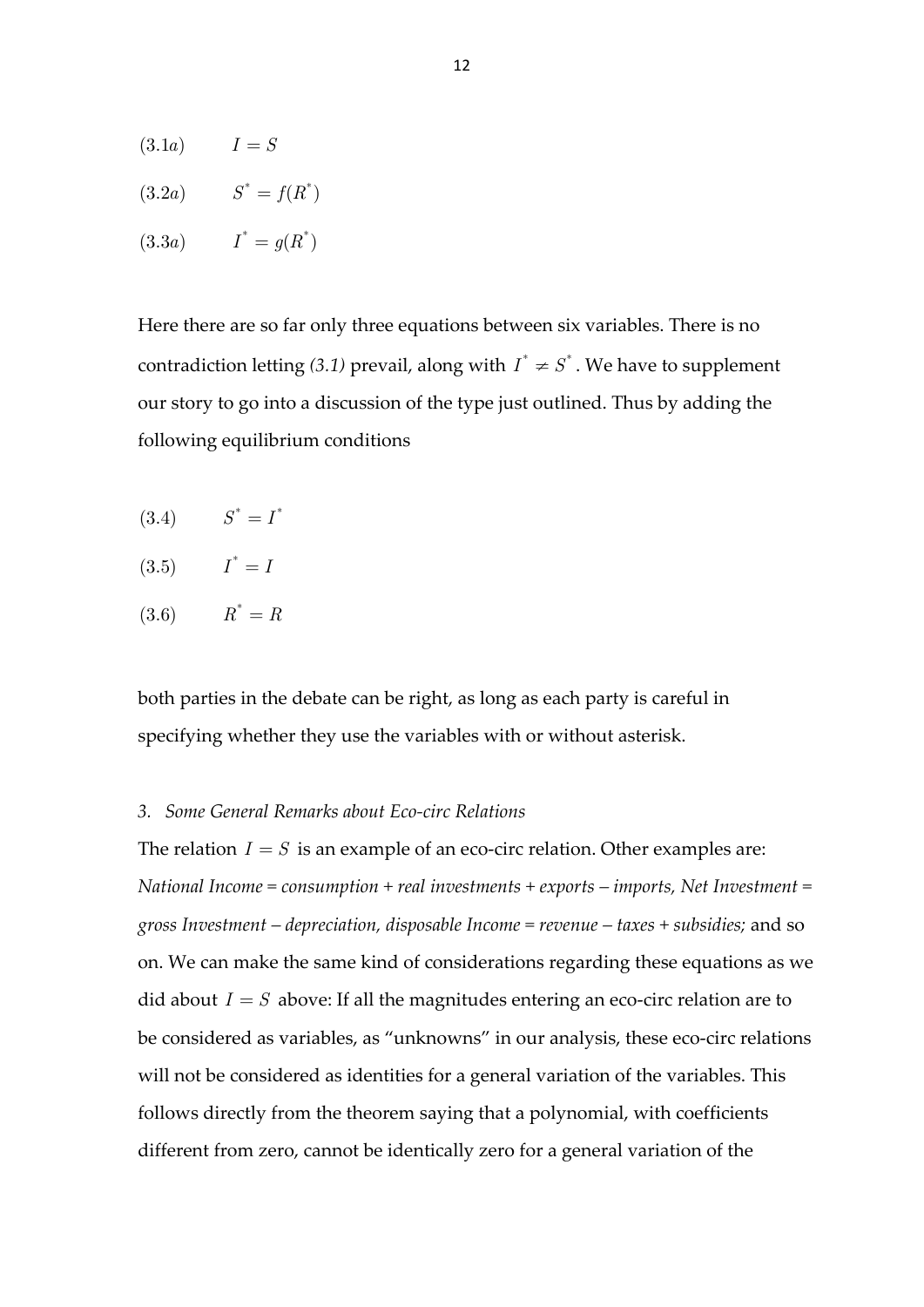variables involved. However, it might perhaps be the case that we in advance want to consider the possible domain of variations for the variables as a more delimited domain where the eco‐circ relations hold as identities. In general it seems necessary to consider them as equations defined over a larger domain, due to the discussion of the remaining behavioural relations of the system. (Cf. the discussion of *(3.1)*.)

It is often reasonable to consider an eco-circ relation as an equation that defines a certain variable. But this is not always the case. If we for instance have a relation like, *income = consumption + investment*, it is far from obvious that we want to consider this as a definition of one of three variables that enter the relation. It might be the case that we want to regard the three variables as of completely equal standing in the eco‐circ relation. To what extent one of the three magnitudes, say *the income*, possibly can be said to be determined by the others, is often not revealed until it is apparent from the other relations that are added into a more complete theory about the variables.

The question whether eco-circ relations are relations that "always hold" can be viewed from different aspects. One of these is as discussed above whether such relations are understood as identities or as regular equations. Another aspect of the question is whether we "have to" introduce such relations, whether they are "self‐evident", or relations that are above discussion, and so on.

If an eco-circ relation is to be regarded as a definition of a variable, e.g. the definition of income p.a., as the value of *consumption p.a. plus the net value of all investment goods produced p.a.*, then the validity of the relation cannot be contested. But the rationale of determining the three entities such that the relation holds can of course be discussed. If observed income is derived in this way, by adding data for consumption and investment, then the situation is quite clear. But in that case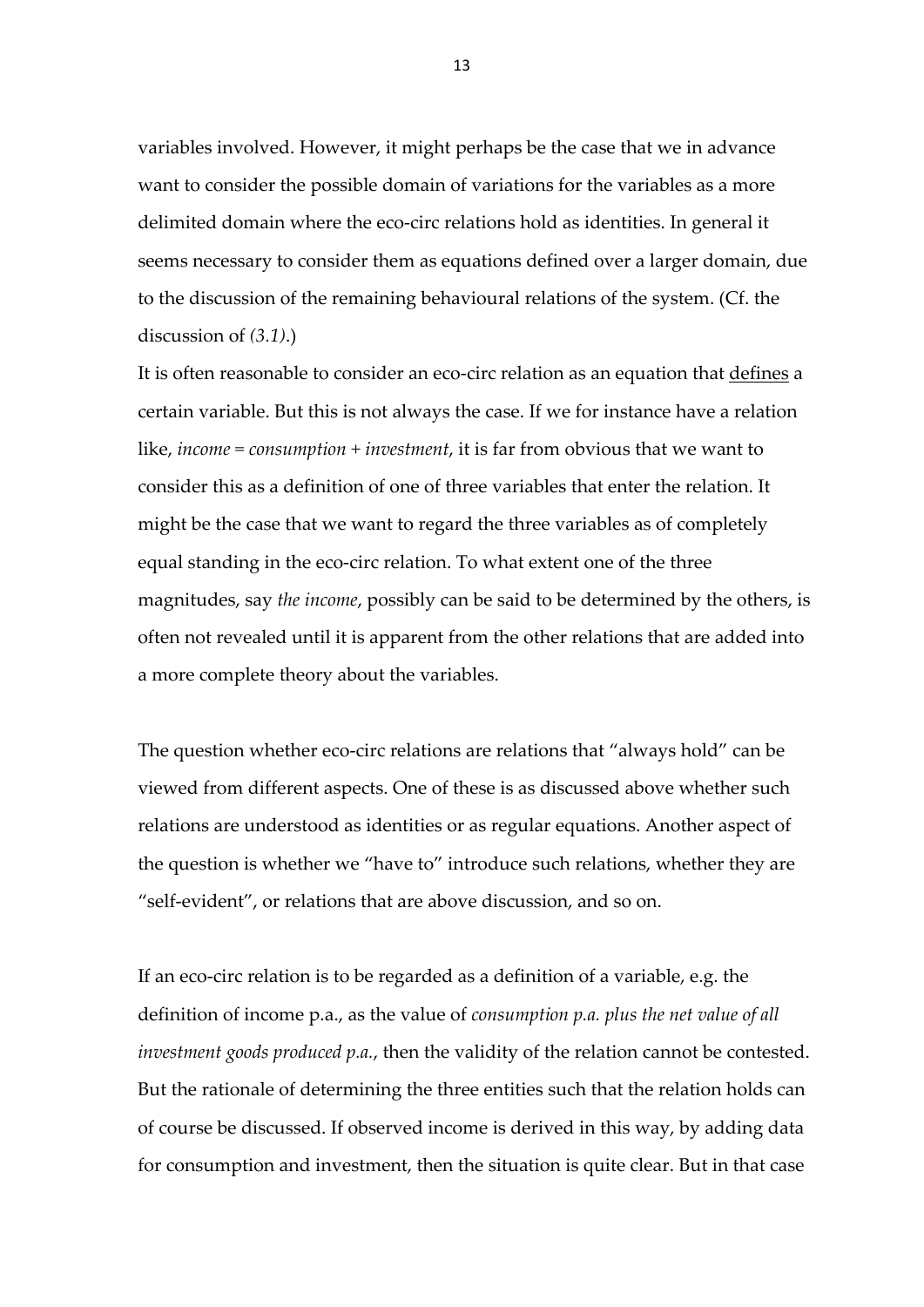it is not at all obvious that "income", defined in such a way, becomes an "interesting" variable. For instance, if we, when compiling a complete macroeconomic theory, want to consider "income" as a demand‐motivating factor, then it is not at all obvious that the eco-circ income concept as defined above has much explanatory power. It might even be the case that this concept of income concept defined turns out to be a poor starting point for a "revised" demand‐motivating income concept.

Eco‐circ relations are based on a specification of variables and an algebra taken over from standard book‐keeping. We usually take it more or less for granted that eco‐circ magnitudes are important economic variables because they can be defined on the basis of realized or hypothetical accounting principles. Economic theory has made progress by adapting concepts from book‐keeping to the overall economy. But problems arise when we attempt to use the eco-circ concepts in behavioural or technological relations. Here it often seems to be a kind of substitution relation between the degree of complexity of the shape of the relations themselves and the degree of the observational complexity of the involved variables. The following is a typical example: From an eco-circ point of view it seems reasonable to define "capital" as an integral of "net investment". Suppose that we consider the capital defined in this way as a factor of production. Then we get entangled into countless difficulties. First we meet with a number of index-problems. But this is not our worst problem. It seems to be almost hopeless to establish an eco-circic concept of investment corresponding to "finished investment goods in use". Furthermore, it seems almost hopeless to establish an eco‐circ concept of depreciation corresponding to the technical reduction in the "productive capacity" of capital. By choosing a measure for capital satisfying the additive properties we find in accounting, we risk placing ourselves in an unfortunate position with regard to the more technological part of the theory. On